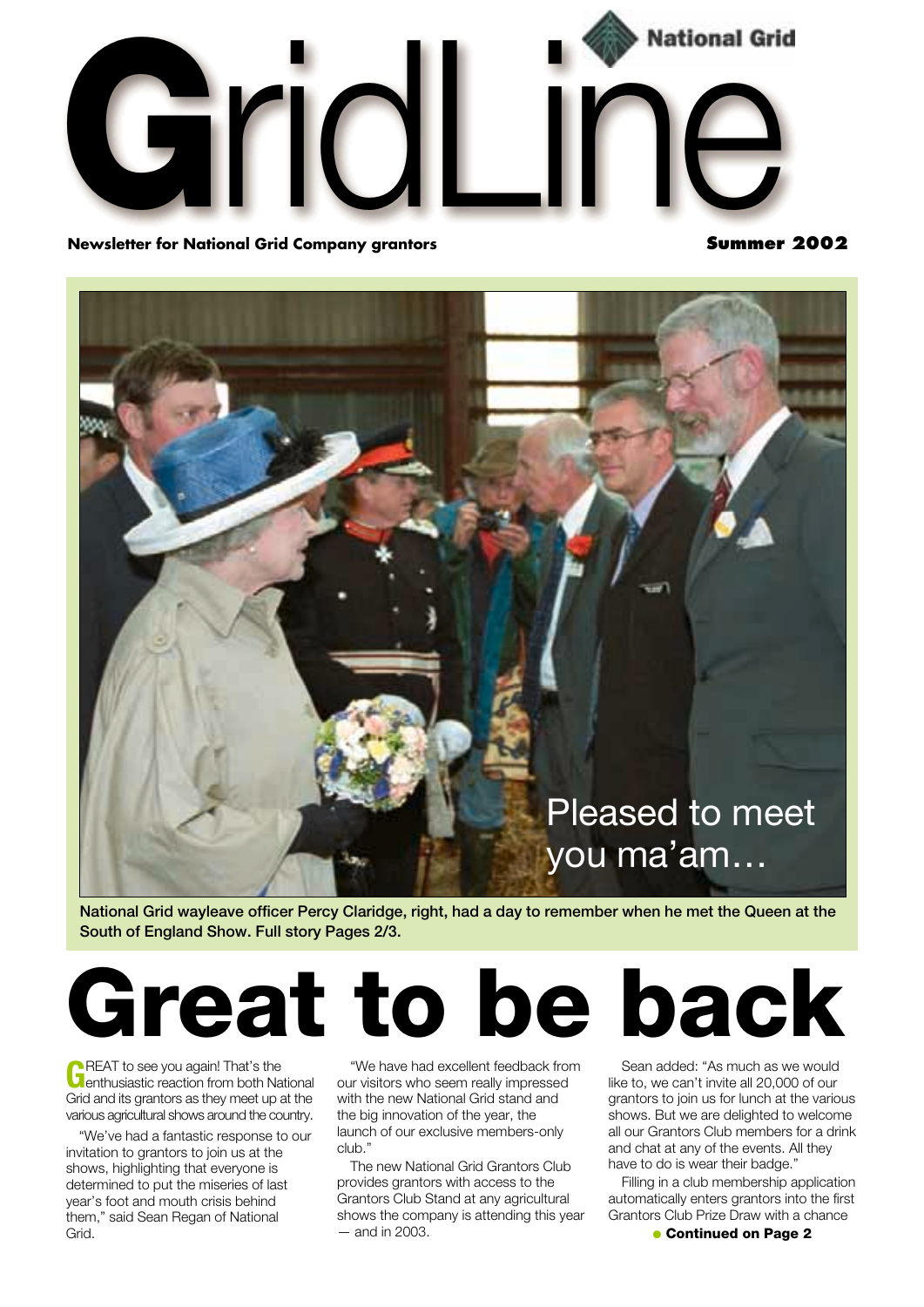**NEWS <sup>2</sup>**







## It's great to be back on show trail

**S**OUTH East wayleave officer Percy<br>Claridge met the Queen when she visited the South of England Show at Ardingley as part of her Jubilee tour.

Percy and Hector Pearson, National Wayleaves manager, represented National Grid at the lunch given for the Queen and Prince Phillip by the show president Col Sir Brian Barttelot.

Later in the day, Percy was introduced to the Queen as she inspected cattle during her tour of the show. "It was a real honour," he said. "She seemed really interested to know about National Grid's sponsorship involvement."

The company had considerable sponsorship at this particular show. It provided the accommodation for the cattle judges and stewards, and sponsored breed classes for Charolais and Sussex. The Sussex is especially apt, as the South of England Show is in the heart of the area where this breed originates. It is one of the most widely distributed beef breeds worldwide. For the second time in four years, the Sussex Breed judge was a National Grid grantor, Les Stevens from near Sittingbourne.

The National Grid Inter-Breed Beef Progeny Group Championship is another prestigious championship — all three animals in the group have to be the progeny of the same bull. This year it was won by a magnificent group of Charolais owned by Ken Piper of Mortimers Farms Ltd of Eastleigh in Hampshire.

The championship trophy — the Leconfield Challenge Cup — was presented by Hector at the awards ceremony.





● **Newbury Show** (Newbury) September 21 and 22

to win a National Grid 425cc Polaris Magnum 6 x 6 all terrain vehicle.

The draw will be made at the Newbury Show in September and the winners will enjoy an expenses paid trip to this year's National Ploughing Championships in October where they will be presented with their prize.

The membership application form also invites our grantors to enter next year's golf championship and take part in a grantors' clay pigeon shooting challenge.

#### ● **From Page 1**



*Bob Tute, a wayleave warden in the north west, shows the 6 x 6 ATV first prize in the Grantors Club Prize Draw* 



*National wayleaves manager Hector Pearson presents the trophy for the National Grid Inter-Breed Beef Progeny Group Championship to Charlie MacLean* 

# **Royal day at South of England show**





*Wayleave officer Ron Hodey, right, meets Peter and Christine Wyatt and their children Frances, nine, Jonathan, four, and Jason, 10, at the National Grid stand at the Devon Show, Westpoint*

*ABOVE: the new National Grid Grantors Club stand* 

*LEFT: meeting on the National Grid stand at the South of England Show are, from left, national wayleaves manager Hector Pearson, wayleave officer Percy Claridge, with Derek Howell and his wife Jan. Derek is range foreman of the Lydd Ministry of Defence complex near Dungeness, where National Grid has many transmission towers RIGHT: wayleave officer Percy Claridge meets the Queen*

#### **Events still to come**

● **National Ploughing Championships** (Doncaster) October 12 and 13.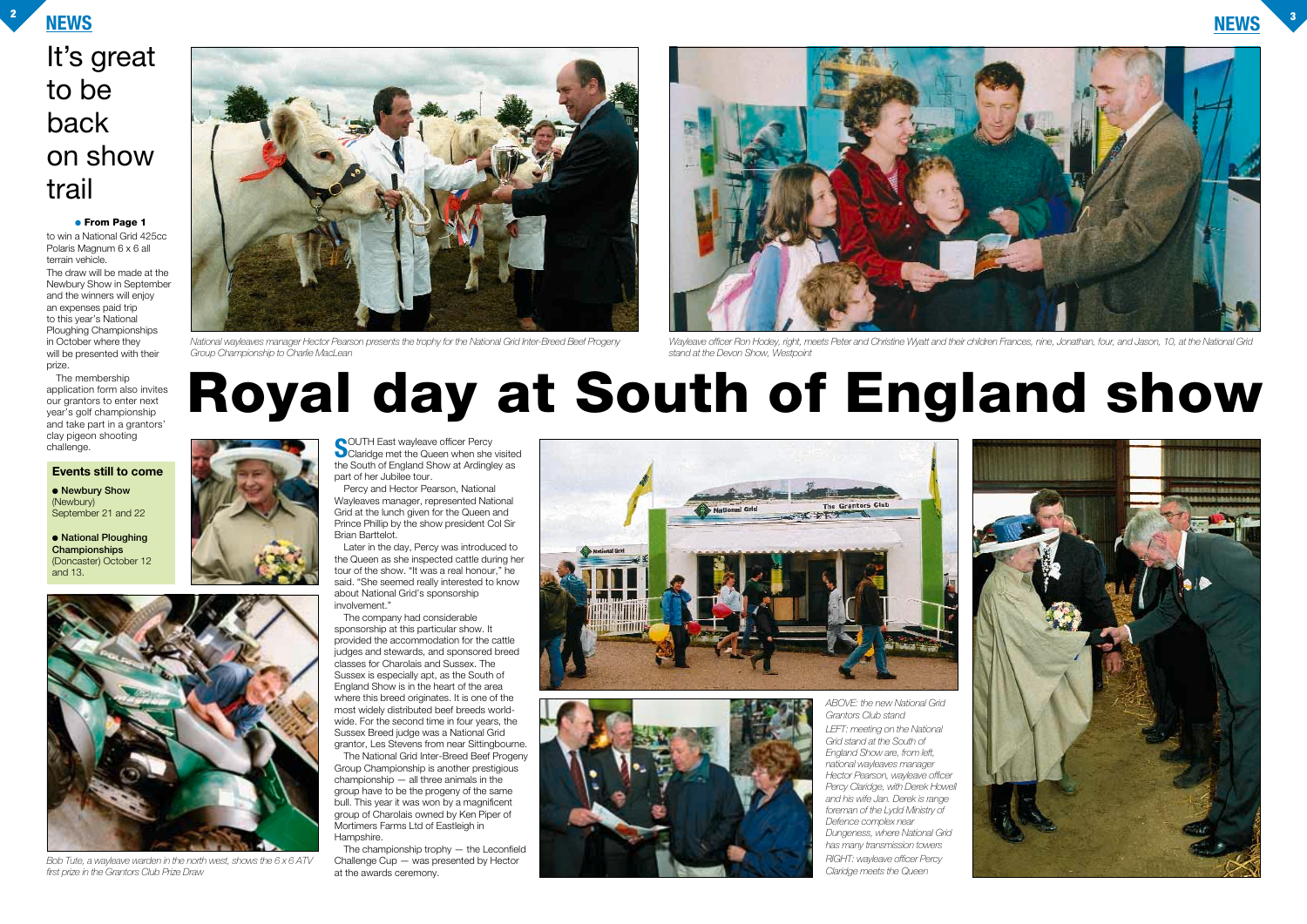**N**ATIONAL Grid is making<br>organisational changes as its UK operation gears up to meet the challenges of the future.

The company is no longer just the England and Wales "wires" business it was 10 years ago. National Grid is now an international networks business, with electricity and telecoms companies in the United States and interests in

Europe, South America and Australia. But our success abroad is closely

linked to our performance in running the high voltage transmission network at home. Our performance has improved dramatically over the last 10 years, but to make sure we are the best at what we do, we are changing the company structure to become more efficient, better-organised and better able to use the latest technology in the field.

 $\bullet$  Charles Waite  $-$  formerly group head in the North East — takes on National Grid wayleave responsibilities

Our wayleave function will continue to deal with obtaining and maintaining wayleaves/easements with grantors but will become part of a national planning and performance unit which allows work to be carried out in a safe, effective and efficient manner.

This, in brief, is what is happening in wayleaves:

● The offices at Penwortham, Preston and Bradley Stoke in Bristol are to close — but it will be business as usual for wayleave staff who will be based at various substations. Other wayleave staff will still have a base at Thorpe Park in Leeds, and at our Rayleigh offices at

● Hector Pearson takes over from Ian Cartledge as national wayleaves manager, based at our Hams Lane



● Ian Cartledge moves out of wayleaves and becomes National Grid's national site services manager, based at National Grid House in Coventry ● Alan Naylor becomes wayleaves head (North) and will be based at Daines substation in Manchester. Alan was formerly group head in the North West ● David Warner, group head in the South West, has been appointed wayleaves head (South) and will be based at Iron Acton substation in South

Gloucestershire

for major new projects

● Damian Heylen, group head in the South East, is moving from wayleaves

to join Ian Cartledge's team

"This would cut back on administration — but we also hope the offer of a one-off capital sum may interest many farmers, particularly as they work hard to recover from the foot and mouth crisis.

Wickford in Essex

● Many of the administration functions of wayleaves — such as payments to grantors — will be centralised at Hams Lane.



THERE'S never a dull moment in wayleaves, says Ian Cartledge.

> NATIONAL Grid's relationship with its grantors is a key priority — and always will be. This is the assurance given by Hector Pearson, who takes the helm from Ian Cartledge as national wayleaves manager.

"Having said that, I've been national wayleaves manager for five years – the longest I have ever stayed in one job  $-$  and I look forward to the challenge of change and returning to my roots in engineering."

> Hector was previously National Grid's head of planning and development.

"It was very much a policy role, with responsibility for town and country planning issues, liaising with local government and dealing with situations where people wanted to build developments close to existing overhead lines," he explained.

He was also deeply involved in the production of National Grid's new Schedule 9 Statement that sets out the company's duties to amenity and the environment under the 1989 Electricity Act.

The new statement reflects National Grid's belief that its long-term success is

based on having a constructive and sustainable relationship with stakeholders and communities.

"My new role in wayleaves is very much more of a hands-on job — and I look forward to the challenge of that, and building on the success of the wayleave function within National Grid.

"Although there are changes ahead, they will not affect the grantor on a day-to-day basis and we hope, in fact, some of the changes under consideration will prove to be beneficial to them.

"One development is the establishment of a best practice unit which will gather together tried-and-tested best practice procedures from around the regions. "We don't want to re-invent the wheel but we do want to take advantage of best practice examples, using them to give the

highest level of consistency around the country. David Warner will be involved in this project until October.

"I also hope to discuss with grantors the opportunity of converting wayleave agreements to permanent easements.

Hector, who comes from Northern Ireland, joined National Grid in 1995 from a background of engineering and local government.

He spent four years as a consultant with consulting engineers W.S. Atkins, and a further four years with Arup, the company that built Sydney Opera House — "Not that I had anything to do with that!" he said.

## office at Coleshill, Birmingham **Changing… to make sure we're the best**

"Because the wayleave function is so outward facing, there is always something interesting happening — and that is something I am going to miss," he said.

As national site services manager, Ian will head a team of eight with overall responsibility for the basic care of National Grid's 320 substations in England and Wales. They will be supported by field staff of around 150.

"The good thing is I won't lose all contact with



the wayleave teams there will always be occasions when we as site occupiers need to liaise with the local wayleave staff and grantors," he said.

"Damian Heylen is also joining my team as site services manager covering the West Midlands and South Wales — so there

will be two former wayleave staff on the team." Ian joined the former Central Electricity

Generating Board in 1980 as a graduate trainee based at the old Cottam power station in the Midlands. He moved to the Solihull offices for a time before transferring to Guildford on business planning and projects. He was involved in the privatisation process to form National Grid, returning to the West Midlands as head of business management. By the early 1990s, he was working in strategic services and engaged in the rationalisation of the company's spare parts business and the establishment of the new national stores at Didcot.

"One of the challenges of working in wayleaves has been investing time in building relationships with grantors and land agents so if difficult situations arise, we can reach a mutually satisfactory outcome without unnecessary tension or friction," he said.

"There have been many highlights over the years. When Richard Evans joined the wayleave team, he was the first graduate surveyor to do so, and then we had the introduction of the wayleave wardens. It has been a great pleasure to see these staff develop into their new roles making a real success and a difference.

"It has also been very rewarding to see the wayleave teams work very effectively as one unit, even though they are scattered around the country. The foot and mouth crisis highlighted this — all the staff pulled together as one in a concerted single team response to a national incident. It showed how the team approach really does work."

**NATIONAL Grid is planning a merger with Lattice Group, owner of Transco,to create the UK's largest utility. It will be a FTSE top 20 company.**

**The link-up of the two groups both with proven track records in operating complex incentive-related energy networks — will maximise customer and shareholder value by driving up operating performance and sharing best practice.**

**And the new company, National Grid Transco, will have the operational and financial strength to go for growth as energy** **markets are opened up to competition.**

**Once US and UK regulators have give approval, the new company — National Grid Transco — is expected to be up and running by this autumn.**

**Steve Holliday, National Grid's UK chief executive, said the merger will not only maximise UK profitability, but create world class transmission skills to take to new markets opening abroad. For the field operation, he said, there would be very little impact in the way both field forces are run on a day-to-day basis.**

## Ian looks forward to new challenge

*Ian Cartledge*

## Relationship with grantors still priority



*National wayleaves manager Hector Pearson meeting Adrienne and Peter Cresswell, from Layhams Farm, Keston, at the South of England Show*

*Damian Heylen Alan Naylor David Warner Charles Waite*



## Merger will create UK's top utility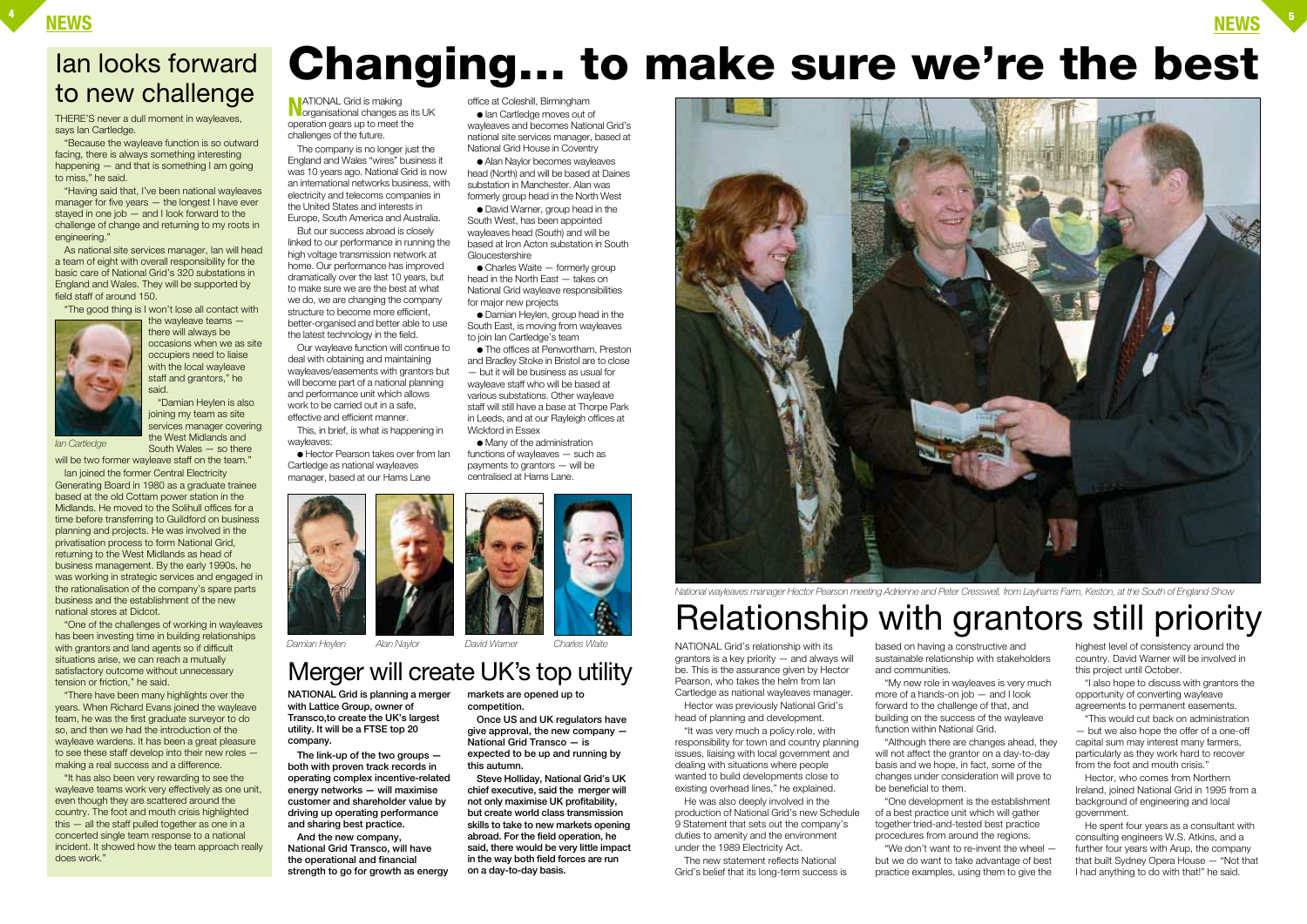— manage them, get the right balance and respect those assets. I see my role as a farmer to make things run better for the long term by applying these principles — just as I did in the business world."

Bruno is trying to achieve that aim by promoting the environmentally friendly farming practices encouraged by DEFRA in a bid to achieve a more sustainable and thriving rural community.

"When we came here, the farm was already enrolled on the ESA scheme that gives payments to those farmers who work to protect wildlife habitats, historic and landscape features such as ridge and furrow, water meadows and historical agricultural buildings," he explained.

"We have continued the good work started and just injected our own vision. We don't use

pesticides or herbicides, we have completed hedgelaying projects and built drystone walls and we don't over-graze or use intensive farming practices.

THE only organic fruit and vegetable holding in the Swansea area has landed one of this year's National Grid Community 21 Awards.

"Recently, two sets of breeding lapwing were spotted in our water meadow. The ESA officer said she hadn't seen that for three years, which is a good sign. It shows how working in partnership can do much to improve our countryside."

diesel and the delivery van travels around 2,500 miles. Using horsepower will reduce  $CO<sub>2</sub>$  emissions by around five tonnes.

The couple's efforts are also helping people. They have converted the second floor of a barn into a flat and Cotswold District Council provided some grant funding to convert an old garage into residential letting, providing much-needed affordable housing in the area.

If the future for the countryside is partnership and diversification, then it can be seen in action at Withington Manor.

## **NEWS <sup>6</sup>**







and County of Swansea, to expand its environmentally-friendly methods by replacing conventional technology with historic farming practices in a bid to eliminate use of fossil fuels.

Owner Ed Revell will sell the farm's tractor and use the award to help buy two horses which will pull ploughs, replace a diesel-fuelled van in delivering organic food to more than 70 homes, provide fertiliser and be an attraction for schools and exhibitions.

Each year, the farm's tractor uses about 200 gallons of

recreation, and they will help the Countryside Agency and local government to establish and manage countryside access in a way that respects and makes best use of local diversity," said Jon. "In response to

staff working in local highways authorities, in particular public rights of way officers, project officers and rangers

> The awards scheme — sponsored by National Grid for the fifth time — aims to help local authorities play a bigger part in encouraging sustainable development in their communities.

The scheme is run in partnership with the Improvement and **Development** Agency, the sustainable development charity Forum for the Future

and the UK Local Sustainability Group.

Awards of up to £5,000 went to 10 varied schemes, from a Green Fingers and Growing Minds initiative in Worthing to boost the skills of children by helping them to build outside learning areas, to a project that aims to put locally-produced food on the menu at schools. Another scheme on Tyneside supports an initiative to reduce problems such as crime, drugrelated issues and noise and to break down cultural barriers in a city centre housing complex.

**B**RUNO and Fiona organised<br>
the two-day Withington Manor Horse Trials as their way of saying "thank-you".

> The awards were presented by Environment Minister Michael Meacher, who also presented a new £10,000 award — the first of its kind in Britain — to Blackburn with Darwen Borough Council for showing best practice in community leadership. The council's plan centred on seven priorities, including crime reduction and improved safety, improving the neighbourhood and environment and enhancing cultural harmony.

**No faults for partnership**

BISHOPS Wood Centre — National Grid's environmental education centre in Worcestershire has risen to a challenge prompted by the Countryside and Rights of Way Act (CroW).

The Act will make at least 4,000 square miles of England's open countryside more accessible — and offer greater protection to some of our most

Jon Cree, Bishops Wood's environmental trainer, explained that the creation of Local Access Forums (LAFs) is a core part of CRoW.

"LAFs represent local interests in the use of land for

approaches from people who will be involved in LAFs, we are holding a one-day course on October 16 to explore how to facilitate the setting up of LAFs. It is aimed at

The tutor for the event will be Steve Jenkinson, training officer at Losehill Hall study centre in the Peak District National Park and a fellow of the Institute of Public Rights of Way. Call Bishops Wood on 01299 250513 for more information — the course code number is BW13. You can also e-mail courses@bishopswoodcentre .org.uk

THE 10TH anniversary of the Government's agri-environment grant scheme, Countryside Stewardship, was celebrated at an event at the Royal Botanic Gardens, Kew.

The event — A Decade of Positive Partnerships — was attended by representatives of organisations dedicated to the conservation and protection of the English countryside.

Elliot Morley, minister for agri-environment schemes, highlighted the impact stewardship has made in its first decade. He said: "The return to traditional agricultural principles encouraged by stewardship is reversing some of the effects of modern farming practices on our rural landscape."

"We are so lucky to live in such a beautiful part of the country, and grateful to be able to visit many other parts of the country for horse trials, that we felt it was one way we could give something back to the sport that has given us so much pleasure," explained Bruno.

"But it wasn't something we could do on our own. Out of necessity, it had to be a partnership venture, which is why we are extremely grateful to all our sponsors, including National Grid, and the 320 or so unpaid volunteers — many from the local village of Withington who provided the vital manpower both before and during the event."

Withington Manor Farm, with its 15th century manor house, is in an Area of Outstanding Natural Beauty and also part of the Cotswold Environmentally Sensitive Area (ESA) that was launched to safeguard the landscape, wildlife and historic interest of this part of the country.

Bruno and Fiona, a registered homeopath and keen eventer who has only ridden seriously in the last five years, held a oneday horse trials at Withington in 1999.The following year, the event had to abandoned because of torrential rain and last year the trials fell victim to the foot and mouth crisis.

treasured countryside. The Countryside Agency is currently mapping open country — mountain, moorland, heath and down — and common land that people will have access to. Full access rights will only come into force once the mapping operation and widespread consultation has been completed. *Jon Cree*

> This year, after more than four months planning, over 430 novice and intermediate competitors aged from 14 to 62 converged on Withington from all over the south and south west of England.

One of the cross-country jumps was sponsored by National Grid with riders having to jump through the base of a pylon.

"The course was designed by the Badminton course designer Hugh Thomas and his remit was to use the topography of the site," said Bruno. "The pylon is a part of the topography so it was appropriate to include it in the course.

"Wayleave officer Ron Hodey was really excellent and went to a tremendous amount of trouble to ensure we could get the jump just right. He even organised a team of people to raise the anticlimbing guard."

One person who didn't try the National Grid jump was Mary King, one of the UK's top eventers and the Badminton winner in 2000. "Unfortunately, Mary missed out the jump and was eliminated," said Bruno.

"We had really good feedback from the horse trials, with contestants and visitors commenting on the friendly and warm atmosphere. This is good for us, and for the sponsors too. Hopefully, we will be able to repeat the event next year but we will be highly dependent

once again on sponsorship." Horse riding has been a big feature in Bruno and Fiona's lives — the couple met on a cattle drive on the Wyoming/Montana border in 1995. Fiona was on holiday, while Bruno was working and living in New England.

Today Bruno classes himself as a "weekend rider" while Fiona, who has three horses, enjoys competing in horse trials all over the country when time allows.

They came to Withington in 1997, which seems like a huge step for a couple with no farming experience — Bruno's working life had been spent in the business world.

"It's not the giant leap it appears," he said. "In business and in farming, we deal with assets such as people and land. The same ethos applies to both



**National Grid believes in the value of partnership on the land an ethos shared enthusiastically by Gloucestershire grantor Bruno Brenninkmeijer-McKenzie and his wife Fiona.**

**Horse trials staged at the couple's 343-hectare Withington Manor sheep farm earlier this year and supported by National Grid highlighted the value of working with others to benefit the countryside, its people — and its future.**

> *Jonty Evans guides his horse through the jump in the base of the pylon. To ensure the safety of the riders, the horses and the public — and to maintain the integrity of the tower, National Grid staff modified the anticlimbing guard equipment specifically for the event.*

## Organic produce firm wins national award

## Environment centre faces up to challenge



*Ed Revill, owner of Jade Gate Organic Produce of Swansea*

NATIONAL Grid has awarded the Met Office a £1 million contract to provide it with forecasting services until 2005.

The deal fulfils meteorological requirements for both the company's UK and overseas interests. A new generation of sophisticated high-tech graphics has been created by the Met Office to work with National Grid's state-of-the-art monitoring system to ensure seamless integration.

## Sunny outlook for Met Office

## Stewardship decade marked

#### Crime targeted **School's out**

THE National Wildlife Crime Intelligence Unit has been launched in a bid to counter the organised multi-million pound wildlife crime trade.

The Countryside and Rights of Way Act 2000 introduced tough new enforcement measures aimed at combating crimes against native wildlife species in England and Wales, including increased penalties of fines of up to £5,000 or up to six months in prison.

SCHOOLS are being encouraged to visit local farms so youngsters understand the link between agriculture and the food they eat.

Leaflets have been mailed to all primary and secondary schools in England to encourage school visits after last year's outbreak of foot and mouth disease.

The initiative comes from the National Association of Farms for Schools.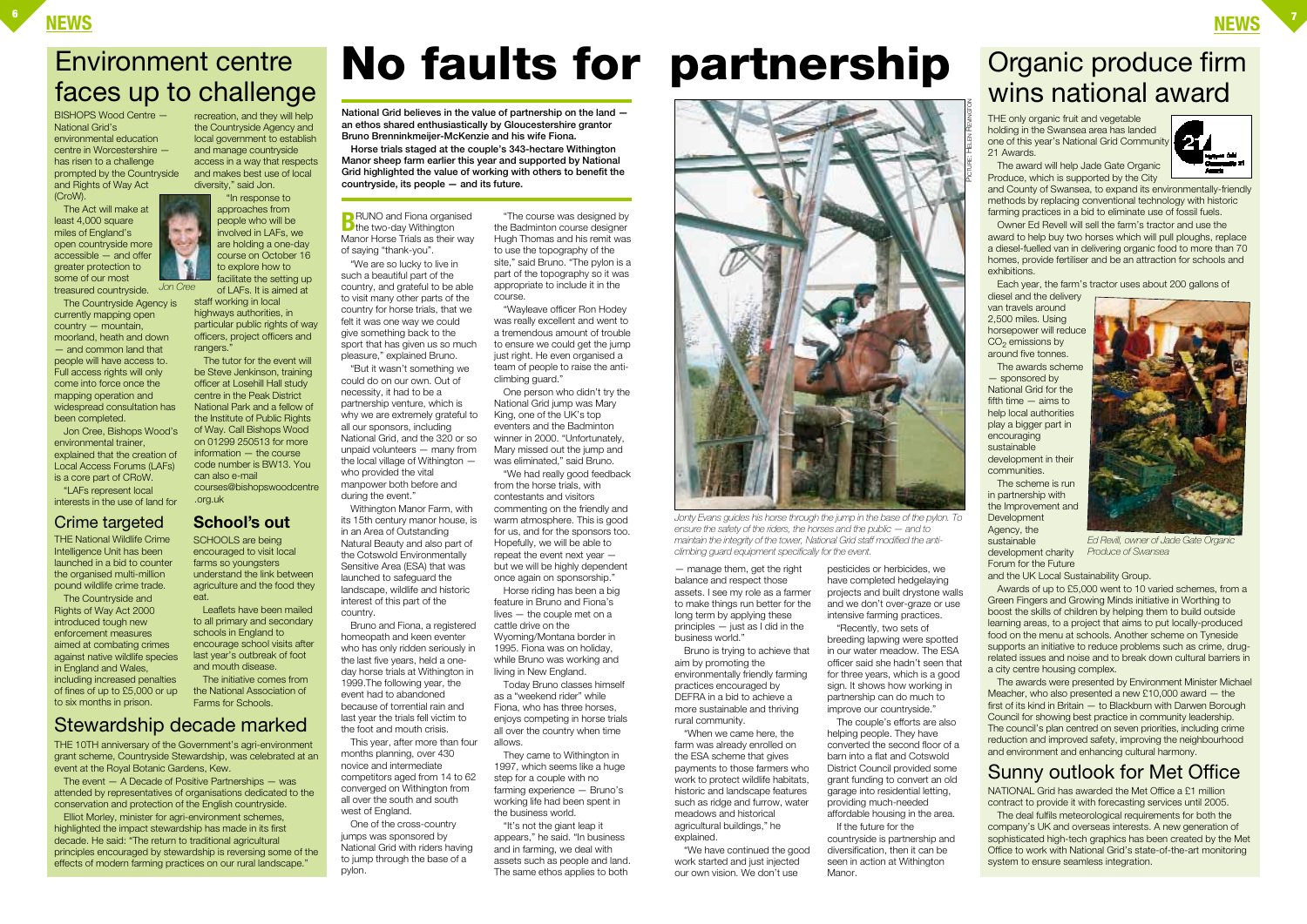**THE** development of National Grid's new City Road North 400kV indoor substation in the urban regeneration area at the City Road canal basin in Islington, North London, takes an important step forward this summer.

The substation building is due for completion in the late summer, after which the gas-insulated switchgear (GIS) equipment will be installed — ready for testing in early 2003.

Final commissioning and project handover is scheduled for July 2003.

The £19 million substation will play a key role in London Electricity's programme to reinforce the power grid serving the London area.

The busy inner-city site is surrounded by housing and commercial and industrial premises and also backs on to a canal basin that is being refurbished along the same high-quality lines as Birmingham's Gas Street basin.

National Grid has worked closely with Islington Council to minimise the impact of the new substation, which is sited next to the existing City Road substation.

The architectural design of the brick building is in line with the council's redevelopment plans for the area, which is to enhance the local urban environment by improving access and recreational opportunities around the basin.

National Grid is working with all parties to make sure the effect on the local community is kept to a minimum and that strict environmental criteria are met.

# **PROJECTS UPDATE <sup>9</sup> From capital ideas…**

This was particularly important during the initial site clearance when an office building was demolished and the subsequent ground works got under way.

Rose Bowen, who works for the Islington Narrow Boat Association charity, is one of National Grid's neighbours at the site during the summer season she and skipper Paul Wallace live aboard the narrow boat *Angel 11* moored directly opposite the building site.

The charity takes disadvantaged groups from the inner city on trips into the countryside.

"The project seems to have gone really quickly and hasn't really disrupted our lives too much at all, particularly after the initial site works," she said.

"The site manager has kept in touch with us and National Grid donated funds to help us take youngsters from a local school for a

trip on *Angel 11* which was much appreciated.

"They also helped out with their school project."

Local groups are particularly active in the area — which has given National Grid the perfect opportunity to support a number of local initiatives run by charities and action

groups, and to support local events. One example is the annual Angel Canal Festival in September, when local charities join forces to organise a community festival celebration around the basin with many events from craft stalls and live music to children's entertainments.

National Grid will once again support the event this year.

THE London Connection — the largest tunnelling project National Grid has ever undertaken — is on target for completion by spring 2003.

The tunnel, which will be National Grid's longest power cable tunnel in the UK, is an integral part of the ambitious and complex £200 million scheme which is needed to ensure National Grid can meet the increasing demand for electricity in and around London.

The scheme includes two new 400kV substations, at St John's Wood close to the heart of the capital and Elstree near the M25. By the end of June, over 90 per cent of the

tunnel construction had been completed on the 20-kilometre underground link that will hold the new 400kV cables. The tunnel drives were due to be completed by mid-July construction of headhouses and installation of tunnel mechanical and electrical services will take until spring next year to complete.

Three tunnel boring machines (TBMs) are working 24 hours a day, five days a week to build the tunnel between the new 400kV GIS substation at Elstree and St John's Wood.

There are five tunnel shafts along the route

which allow the TBMs to be supplied with construction materials.

National Grid's London Connection project manager Jim Street said: "This is an extremely challenging and complex project. but thanks to a fantastic effort from everyone, including our contractors and consultants the project is proceeding to programme.

"Building the tunnel under London is obviously a major challenge, and it's a tremendous achievement we are making such progress on it."

● For further information see our website www.thelondonconnection.co.uk

## London Connection is on target



*The tunnelling team with the first of three tunnel boring machines (TBMs) to complete its section of the tunnel from Elstree to Canons Corner. The other two TBMs are continuing their respective journeys from Cricklewood, driving north to Canons Corner and south to St John's Wood*



From London to Northumberland — over the next four pages we focus on National Grid projects around the country

## Substation work progressing well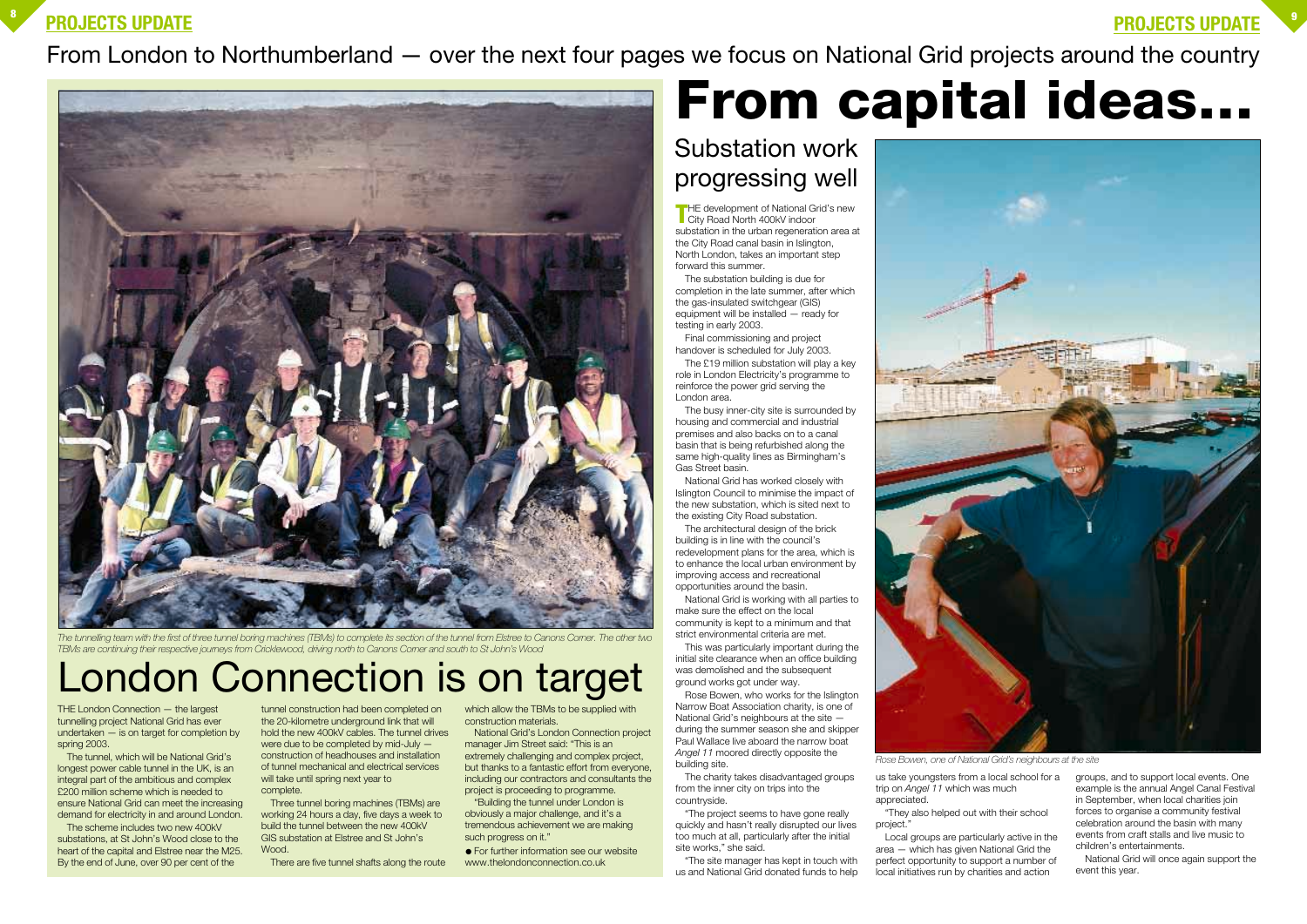WORK is under way to build<br>a new 275/20.5 kV Grid supply point that will allow distributor Northern Electric to improve electricity supplies in the western half of Northumberland.

"The substation development on the outskirts of the village of Fourstones, near Hexham is very much a local scheme for local people," said National Grid project engineer Jonathan Wastling.

"The new substation is needed by NEDL to reinforce the security of local electricity supplies to people living in Hexham and the North and South Tyne Valleys," he explained.

Thousands of homes and farms have suffered an average of five interruptions every two years, often caused by poor winter weather conditions.

The Christmas and New Year period has been particularly difficult for some of the locals over the last three years as high wind and loading conditions have stretched NEDL's distribution system.

when it unveiled its plans for Fourstones to the local community at a public meeting.

"Fourstones will provide NEDL with the additional supply point it needs to provide the region with a much more secure and reliable power supply."

The new substation will be connected to National Grid's existing high voltage overhead line that transports bulk supplies of electricity between Newcastle and Carlisle. The existing 275kV transmission line is being refurbished to eliminate the need for more high voltage overhead or underground cables that would impact upon the environment.

The massive £21 million, 2750 MVA rated quad boosters and associated switchgear will reinforce the system in order to cope with the expected increased transmission capacity over the next five years following generation developments on Humberside.

When construction work on the substation is completed in November, it will be the culmination of a long and complex development.

There has been considerable consultation with many parties, including the local community, Tynedale District planners, environmental experts and archaeologists.

Early in 2000, National Grid used virtual reality technology

This technology gives planners and the public a clearer picture of the company's proposals for new developments — and their impact on the local environment.

The £4 million scheme involves upgrading equipment at specific locations known as joint bays along the cable route.

Planning permission was granted in 2000 but construction work was delayed by foot and mouth restrictions.

"Throughout the project, concern for the environment has been of paramount importance," said Jonathan.

> condition, they do need to be refurbished where they are joined.

"Extensive tree and shrub planting will ensure the site has more woodland than it has at present — hopefully, attracting even more wildlife.

"A local community open day is planned so we can explain how the substation works and how it fits into the electricity transmission system."

> TWO of the world's largest quadrature boosters have been installed at Keadby 400kV substation to give National Grid greater control over the power flow from the North to the Midlands.

The QBs boost the power flow capability through the Keadby to Cottam and Keadby to West Burton routes. They were tailor-made for National Grid by VATech Peebles of Edinburgh, and Staffordshirebased Alstom.

The mighty equipment was shipped to Goole before being transported by road for the final 28 miles or so to its final destination.

Part of the fencing at Keadby Power Station had to be removed temporarily to allow the QBs passage to the substation site.

# **…to refurbishment in the regions**

## Boosters will help control power flow

*The quadrature boosters at Keadby substation are among the largest in the world*

## A local scheme for local people

A MAJOR refurbishment scheme is under way in the Birmingham area as part of National Grid's commitment to ensure a secure supply of electricity as demand rises.

The company is refurbishing about six kilometres of underground cable between Bustleholm and Perry Barr substations.

Work started in April and should be completed in phases by next April.

Project engineer and team leader Fiona Irwin explained that National Grid operates two 275kV cables between the substations which supply electricity to the Birmingham area.

"These cables — which are an essential part of National Grid's network — are now about 30 years old," she said.

"Although the cables themselves are in mint

"These joints are about 250 metres apart over the length of the cable route, and refurbishing them now will ensure another 30 years of service."

The two circuits run from Bustleholm substation alongside the M6, beneath the motorway and through Red House Park, along a section of the A34 into Perry Park and the Perry Barr compound.

Fiona said: "When carrying out works such as these, minimising disruption to the local community, especially those people living and working nearby, is of utmost importance to us.

"Every effort is being made to ensure the works are carried out as quickly as possible and that local people are informed about what is happening, and why."

*Project engineer Jonathan Wastling, right, and civil engineer Derek Cheshire at the site*



## Underground cable upgraded



*Project engineer and team leader Fiona Irwin*

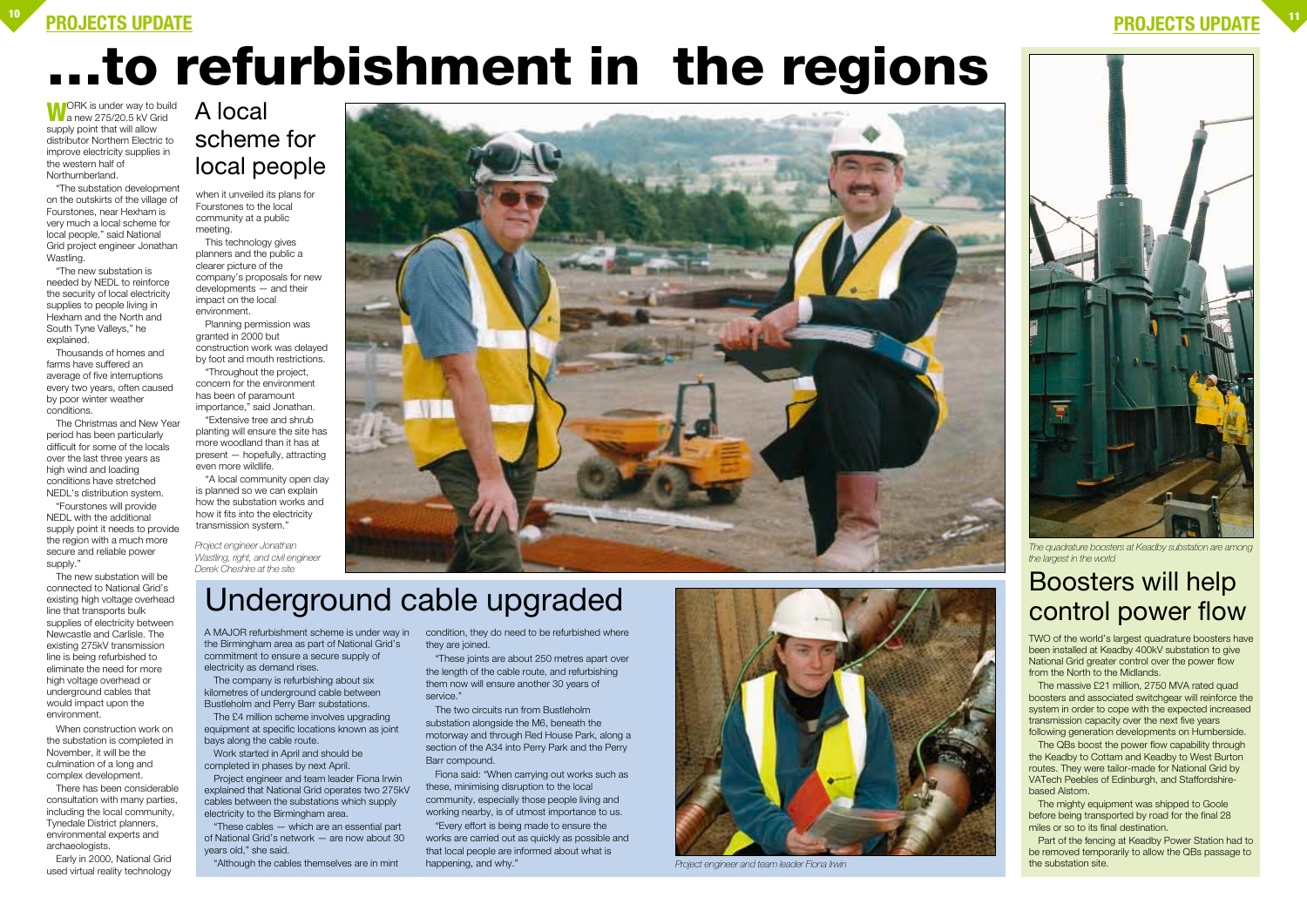**T**HE value of first aid training has been reinforced dramatically to wayleave

warden Phil Burgess. earlier this year.

Phil, 43, and wayleave colleagues in the South East completed a first aid course



Within two weeks, Phil found himself using his lifesaving skills to help two people in trouble — one of them a close friend. The first incident came just

a few days after Phil

completed the course. "It was a pleasant Sunday and my daughter Holly and I were walking our dog Sandy along Southend-on-Sea seafront," said Phil. "I noticed a middleaged woman on a jetty waving a can of beer around and rather the worse for wear. The tide was in and she slipped and disappeared from view. I waited for her to reappear – but she didn't!"

Phil ran to the jetty and saw the woman two foot below the

surface of the water and obviously in trouble.

"I reached down and grabbed her hair to stop her being washed away. A passing cyclist came to help and together we were able to get her out of the water and back on to the jetty," said Phil. "She was very confused but seemed unharmed. I put her in the recovery position while the other chap used his mobile phone to call an ambulance."

UP to 15,000 spectators are expected<br>when the British National Ploughing Championships return to Yorkshire after six years.

> Just two weeks later, Phil met a friend for a drink one evening. "Somehow, he didn't seem his normal self," he said. "Just 20 minutes after I got there he had an epileptic fit and started turning purple. I realised he had swallowed his tongue, so I pulled it back and put him in the recovery position until he recovered.

"I had first aid training some years ago, but you do forget things after a while, so it is important to take refresher courses regularly. I'm really glad I had that training with National Grid."

**NEWS <sup>12</sup> NEWS <sup>13</sup>**

## *Keeping it straight… more than 250 competitors will be*



*hoping to do just that at this year's championships* 

*Phil Burgess, whose first aid refresher course with National Grid proved its worth*

The event on October 12 and 13 has attracted more than 250 ploughmen from all over the UK and it will be held at Wilsic Hall Farm, near Wadworth.

The championships — of which National Grid is a main sponsor — are being organised by the Society of Ploughmen.

The society's executive director Ken Chappell said: "Last year's cancellation because of the foot and mouth outbreak was a huge disappointment for everyone, so we are doing everything we can to make this year's championship a first-class event for competitors and public alike.

This was the message from one of the keynote speakers at a conference — sponsored by National Grid — which explored the theme Science through the Environment in celebration of Science Year.

"Judging by the response we've had so far, everyone's raring to go!"

There is keen interest in exhibition and demonstration space from the agricultural machinery trade, arts and rural crafts and other rural organisations. But, say the organisers, many companies have cut back on sponsorship of agricultural events in the wake of the foot and mouth crisis, and this is reflected by a drop in the number of sponsors attracted so far.

One popular event being revived is the Manufacturers Challenge, organised by the world's leading plough manufacturers. Each manufacturer is restricted to one entrant, a full-time employee, and must only use ploughs with an ordinary commercial specification. The winner will be the manufacturer judged to have turned out the most commercially-acceptable plot.

> Bill, who previously ran an environmental education centre at Birmingham Botanical Gardens and was responsible for promoting Education for Sustainable Development in the city, said countryside studies

The 250 ploughmen will be competing for the titles of reversible and conventional champions and for the honour of representing England at the 2003 World Ploughing Contest in Canada.

There will also be three classes of vintage ploughing and the magnificent heavy horses will be featured in large numbers.

● Further information and advance booking for tickets may be made through the Society of Ploughmen, Quarry Farm, Loversall, Doncaster, South Yorkshire DN11 9DH. Tel 01302 852469. www.ploughmen.co.uk

TWO of our wayleave officers explored important agricultural issues at the 70th annual convention of the National Federation of Young

Farmers' Clubs (NFYFC).

**N**ATIONAL Grid's south<br>east wayleave team have been rolling up their sleeves to help the Royal Society for the Protection of Birds.

Mark Thomas and Richard Evans — both based in the North West — attended the Agriculture and Rural Affairs Forum which examined the future of British agriculture. National Grid sponsors the National Council of the NFYFC as part of its commitment to build positive relationships with those in the

rural community.

had undertaken a project like this as a group — and it proved really enjoyable and worthwhile.

More than 3,500 delegates from England and Wales converged on Blackpool for the weekend conference, which featured an annual general meeting, debates, quizzes and

social events.

"Attending the seminar was a valuable experience, a chance to keep a finger on the pulse and find out what's going on in agriculture," said Richard.

"A number of important issues were highlighted, including how farmers should work together to bring costs down by, for example, sharing transport costs and machinery.

## **Ploughing championships are back Hands-on heroes**

"Keeping up to date on what is happening in the agricultural scene is important as we go out and about meeting grantors.

"It was also useful to make contact with representatives of other rural bodies such as the National Farmers' Union and the Country Land and Business Association."

FARMING and countryside education has an important part to play in science studies in schools.

Addressing delegates at the National Association of Field

Studies Officers conference at Girton College, Cambridge, Bill Graham, head of education, Farming and Countryside Education (FACE), highlighted how food, farming and maintenance of the countryside can be an important starting point for activities which encourage pupils to question and discuss controversial science-led issues.

FACE is the new initiative

which resulted from last year's merger of the National Farmers' Union Education Millennium Trust with the work of the Royal Agricultural Society of England's Food and Farming Education Service.

## **First aid course is a lifesaver** "It was the first time we population of water voles.

It works in partnership with agricultural societies, service and food processing industries and not-for-profit organisations and is concerned about the generations of children —

particularly children from inner cities and urban areas — who are growing up with little understanding of the countryside, modern-day agriculture or horticulture.

should be brought into the modern day context.

"We have to use the countryside to discuss controversial issues in science, such as managing disease, genetically-modified organisms and land management.

"It is tempting to see science in agriculture as clean and neutral, simply transferring progress from the laboratory to the field, thus improving the lot of everyone. But this is illusory," he said. "All scientifically-driven technologies affect environmental, social, economic and political systems and have different costs and benefits. There are choices to be made about growing geneticallymodified organisms, methods of managing disease and whether or not to use fertilisers.

"This is not easy science, but it does offer us an opportunity

to help pupils learn to question and discuss science-based issues that may affect our own lives, the direction of society and the future of the world." ● For more details about FACE, visit the website www.faceonline.org.uk. This site links

to another site www.farmsforteachers.org.uk — which guides teachers to farms which welcome school visits.

## Countryside and farming issues deserve their place in the classroom

Wayleaves pair up to date on agricultural trends

## **DID YOU KNOW?…**

● **The National Federation of Young Farmers' Clubs is one of the largest youth movements in the UK.**

● **It heads a nationwide body of more than 730 YFCs throughout England and Wales, with a total**

**membership of nearly 20,000 young people aged between 10 and 26.**

**For further information, call Jane Lewis on 024 7685 7220.**

# **support reserve**

A group of 12 spent a team-building day carrying out important work at the RSPB's new nature reserve for east London, Rainham Marshes.

The day coincided with National Grid's Learning at Work Day, in which staff around the country explored a host of different experiences.

Wayleave warden Lucy Williams, who organised the RSPB day, said: "There was a strong emphasis on safety for the Learning at Work event. We adopted the same theme to make sure that safety was given the highest priority as it was a very hands-on day, doing practical work around the reserve.

In baking hot sunshine, the team made a start on dismantling old Ministry of Defence structures, re-using the wood to build four bridges. These will be placed over important ditches on the reserve and will prevent cattle getting into certain areas while allowing wardens access to carry out their work.

Damian Heylen, group head of south east wayleaves, said: "Nobody 'ducked out' and the whole team pulled together to make it an enjoyable and productive day. We have a long-standing relationship with the RSPB as grantors and it was good to be able to help such a worthwhile cause." National Grid has 14

towers across Rainham Marshes — an expanse of grazing marsh which is regarded as one of London's greatest treasures.

Grazing marsh is one of the most threatened habitats in the UK and more than 60 per cent of it in the greater Thames estuary has been lost over the past 50 years. The new RSPB Rainham Marshes reserve is part of the inner Thames marshes site of special scientific interest, which supports a variety of breeding birds, including lapwing, redshank, yellow wagtail and corn bunting, as well as large numbers of wintering wildfowl, waders, finches and birds of prey.

The SSSI has a number of rare plants and important insects and it also supports a healthy



*Damian Heylen, group head of south east wayleaves, is the 'prise' guy*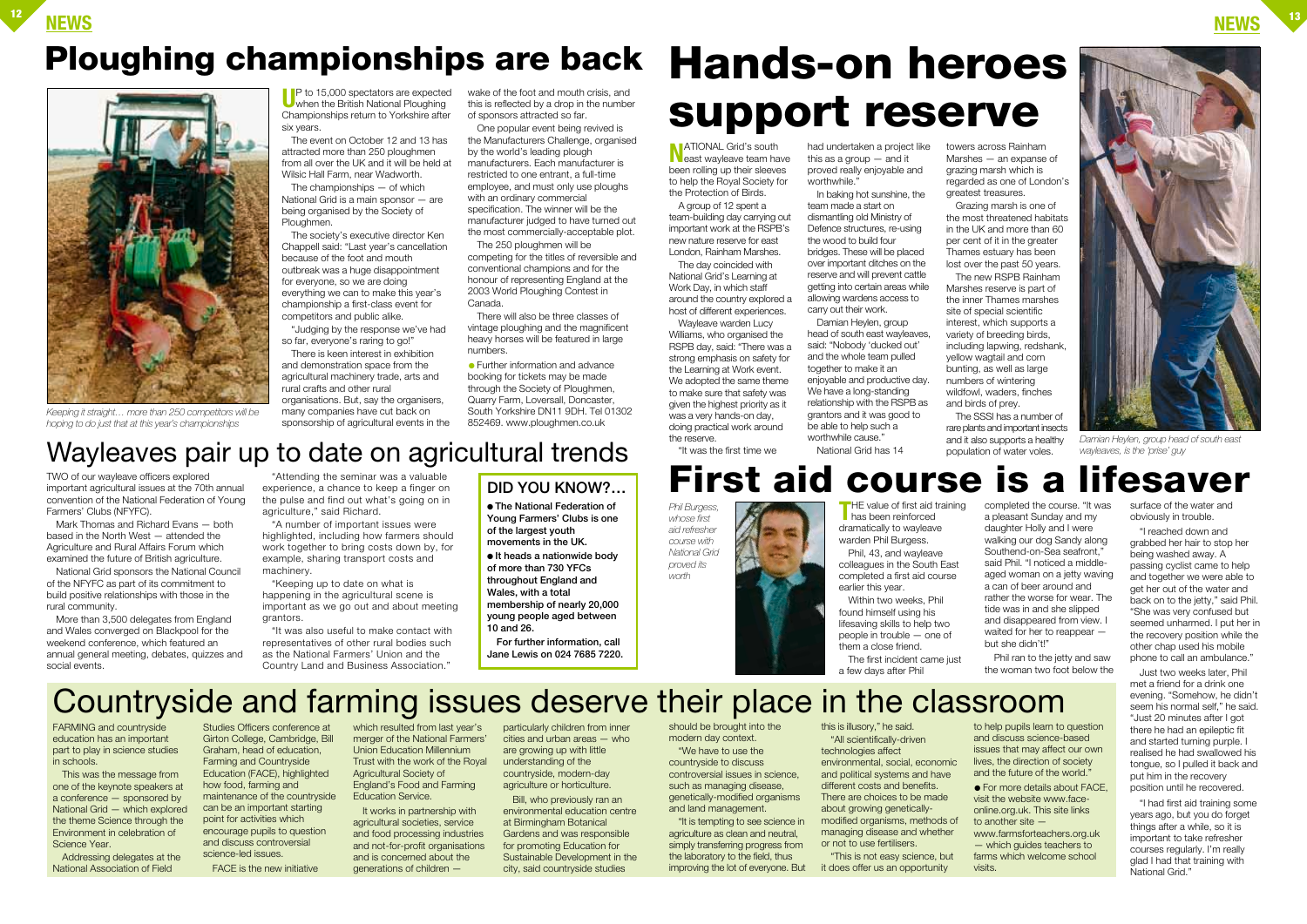## **NEWS <sup>14</sup> NEWS <sup>15</sup>**

CD.

**THE Farm Energy Centre was formed more than 30 years ago and plays an important role in the electricity industry as the UK's leading agricultural energy service provider. National Grid uses it to help** 

**its grantors who can benefit from a range of services, including energy auditing and/or brokering, consultancy and project management.**

**The FEC's services also cover energy efficiency planning, climate change levy management and electricity supply negotiation.**

**LIKE any businessman, William**<br>Lamb is keen to cut costs — and take advantage of any free service that can help him do so.

**For more information about the FEC, or any of the issues highlighted on these pages, contact the FEC at NAC, Stoneleigh, Kenilworth, Warwickshire CV8 2LS. Tel: 024 7669 6512 or e-mail: info@farmenergy.com**

**Use the same numbers to obtain a list of FEC publications, including technical guides, and technical notes to help farmers and growers deal with electrical applications.**

> William rang the Energy Efficiency and Environment Helpline (0800 585794) and his inquiry was forwarded to the FEC's Chris Plackett. Chris visited Baginton Nurseries a few weeks later to carry out a free energy review.

William and his wife Caroline have run Baginton Nurseries in Warwickshire for 20 years, and there are six full-time employees.

The Lambs grow bedding plants and, like many others, have been hit hard by the introduction of the Climate Change Levy (CCL) and increases in the market price of heating fuel.

> "There are separate schemes for general energy efficiency advice — Action Energy and Design Advice for new building or refurbishment work. Qualifying businesses are offered free telephone assistance or onsite visits on the potential areas for energy savings."

"Keeping energy costs down is obviously important," said William. "As an accredited nursery, we have an energy audit on a regular basis, so we were attracted by the free assessment offer. It seemed a really good opportunity to update the last audit."

**FLUORESCENT lights are the workhorses of the lighting world, but** little thought goes into their selection, says FEC director Stephen Bettany.

The Best Practice Programme is designed to help organisations and businesses reduce their energy use, improve their competitiveness and reduce carbon dioxide emissions.

● Older fluorescent tubes use a T12 (38mm diameter) design. Newer T8 (26mm) tubes which incorporate a triphosphor coating on the inside of the tube are 10 per cent more efficient. They also have higher light outputs and last 50 per cent longer. The thinner tubes are often cheaper than the old larger tubes and can be used in the same fittings as the T12 tubes. Just make sure the gas inside them is Krypton and not Argon, which is specifically for high frequency fittings and will not give energy savings.

"I was able to identify short, medium and long-term efficiency measures," said Chris. "I concluded that the short-term measures for example installing improved heating controls in offices and maintaining and calibrating greenhouse temperature control sensors — could save 17.5 per cent of current annual utility costs.

"Up to now, agriculture and horticultural businesses haven't made much use of the free service — FEC has made every effort to ● Fluorescent energy-saving light bulbs have also come a long way. Much smaller bulbs are now available for existing light fittings. They use five times less electricity than a normal tungsten bulb and can last up to 10 times longer.

bring these businesses into the fold to become registered under the scheme.

Included since this year's Budget are: ● heat pumps

William's glad he made the phone call and delighted with the advice he received from Chris. He has already introduced some of his recommendations and is considering the economic viability of the medium/longer term recommendations.

- radiant and warm-air heaters
- $\bullet$  solar heaters  $-$  specifically thermal systems

 $\bullet$  energy-efficient refrigeration equipment  $$ including display cabinets and compressor equipment

### $\bullet$  air compressors  $-$  specifically electronic drain traps and condition monitoring control

• For further information, call the FEC.

"The lights are used in offices, stores and virtually anywhere requiring high even levels of light — but in all too many cases, the fittings and bulbs chosen are the cheapest off-the-shelf units," he said. "With the Climate Change Levy costing you money for every extra unit of electricity consumed, energy efficiency must be a consideration. Alternatives are available

FEC crop specialist Andrew Kneeshaw has urged farmers not to overlook basic housekeeping steps to help grain dryers run effectively and efficiently. With low grain prices, the cost of drying is now a significant overhead, he said.

that can save more than 30 per cent in running costs compared with standard equipment."

For example:

● With on-floor drvers, unblock ducts and floors for unrestricted airflow. Check fan and heater controls are working and that fan size is adequate.



 $\bullet$  Keep grain on level. For wheat and barley, maximum recommended depth is 2.5 to 3m, even in round bin systems. ● Check air pressure in main duct with a manometer. The greater the air pressure, the lower the airflow from the fan. Reduce pressure by cleaning floors,

● Electric heating during cheap nightrate periods can be as cheap as using just the fan during the day so consider ventilating with full heat during the night. energy costs, longer bulb life, no perceptible light flicker, and excellent starting in cold conditions. They can also be dimmed.

Solar panels are still quite expensive currently running at about £3,500 per kW for small systems (panels only). However, in some remote sites they may be viable compared with the cost of getting a new supply, especially when grants are available.

Advice on fluorescent and other types of lighting, and grants, is available through National Grid's association with FEC. Courtesy of National Grid, a free publication is offered to grantors explaining the different lights available and their suitability for different applications. To obtain your fee copy of *Farm Lighting* (FEC  $2112$ )  $-$  or for general advice on lighting — contact Peter at the FEC, contact details above.

**DID YOU KNOW...** it's often said that it is cheaper to leave fluorescents on, rather than switching them on and off. "Not true!" said Stephen. "If you don't need the lights on, then switch them off and save money.



● Standard older-type fitting designs have a "switch-start" system which incorporates a wire wound inductance (ballast) with a glow starter which controls starting current in the circuit. An alternative is to use electronic control gear commonly referred to as high frequency. The result is a possible 25 per cent saving in *Get the lighting right… and save money*

> PHOTO: WINSUND INTERNATIONAL F

THE Enhanced Capital Allowances Scheme (ECA) allows businesses to claim full tax relief in the first year on investments in energy efficient equipment.

systems. Definitive lists of qualifying technologies

are expected this summer.

When buying any energy-related equipment, ask if the complete system or some of the components qualify under the ECA. If so, your supplier should be able to provide documentary evidence and individual costs so your accountant can help you benefit from tax relief available.

OPPORTUNITIES for recycling and energy generation from agricultural waste have been highlighted in a major study undertaken by FEC and Capenhurst-based C. Tech Innovations for Biffa, the waste-handling and disposal company.

Biffa, which financed the project through land-fill tax credits, has funded work on sustainable resource use across all major waste-producing areas of the economy.

The study focuses on quantifying waste output from agriculture — what it is and where it is generated — and identifies where opportunities exist for recycling and energy production.

Copies of the study are available from the FEC office.

Here's some basic advice:

reducing the grain depth or opening more lateral doors.

● Wet air won't dry grain so use a controller to switch off the fan if humidity is too high.

For more information , contact the FEC and ask for a grain drying pack. This information is free to National Grid grantors. ARE you storing your vegetables properly? FEC director Andrew Kneeshaw said that having visited several stores in the past 12 months, there seems to be considerable scope for improvement!

"Growers know the quality of produce from farm to consumer has always been one of the most important issues in vegetable production," he said.

"Maintaining the right environment 'in store' is vital to this process and a review of buildings and equipment can lead not only to better environmental control and crop quality — but also lower energy bills.

"It's worth taking time to examine whether your storage system is working efficiently, and whether it is still appropriate for your storage requirements. The FEC can help with a basic guide to highlight various storage options and the points to consider when operating these systems.

"Consideration of new equipment, its suitability and efficiency can sometimes be daunting," said Andrew. "FEC not only gives out advice in its numerous technical notes and publications, but also holds a manufacturers' database of energy-efficient equipment. To pinpoint suitable equipment, or compare costs and availability, FEC is a reliable source of information. You can also visit our website at **www.farmenergy.com**."

RENEWABLE energy has been given a welcome boost from a new set of grants available for photovoltaic (PV) solar energy projects.

A 50 per cent fixed grant is available for domestic projects from 0.5kW to 5kW, and 40 per cent fixed grant is available for commercial organisations looking at between 5kW and 100kW.

Information packs on grants are available from 0800 2983978. Visit **www.solargrants.org.uk** for further information.

Other new grants include biomass and combined heat and power (CHP). The £66 million fund is expected to support up to six crop-fuelled power stations and up to one hundred small power and CHP plants. Guidance and application forms are available at **www.dti.gov.uk/renew.eoi.htm**

## **Helping hand with cost cuts**

## Solar energy given a boost

New items qualify for tax relief



*Blooming good… William Lamb benefited from advice*

## Veg storage leaves room for improvement

## New look at turning waste into power

## **Get switched on to the correct lighting**



## It just takes a grain of sense

**In this issue, we take a closer look at energy assessments which are free as part of the Government's Energy Efficiency Best Practice Programme…**



*Solar panels doing their work in Teesdale*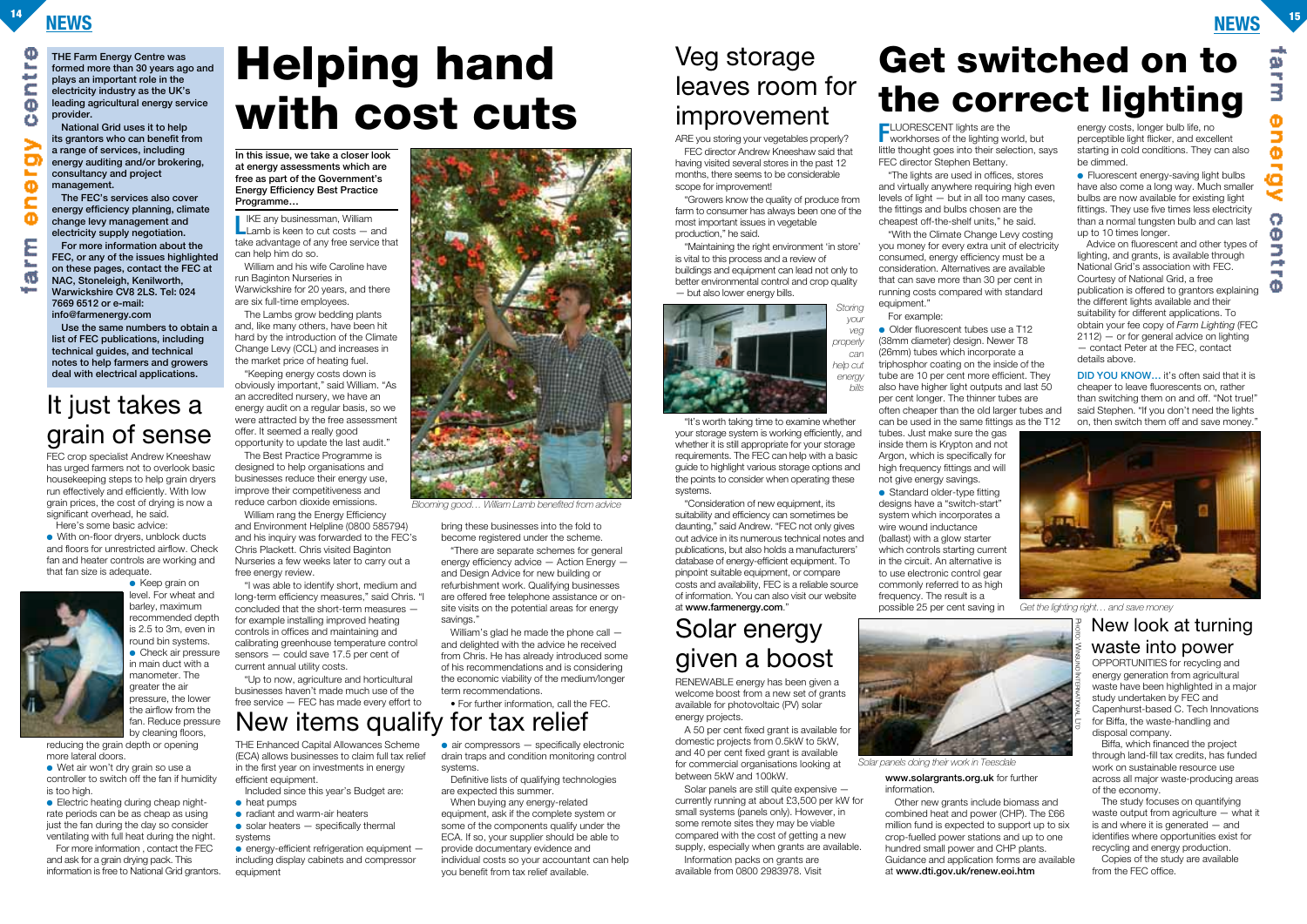**NEWS**



*Gathered in… but watch for hidden dangers at harvest time*

## **Contacts**

For further information please contact your local wayleave teams on:

**North West:** 0161 776 0706 **North East:** 0113 290 8236 **South:** 01268 642091

#### **Wayleave payments**

▼ **For information on wayleave payments telephone the payments helpline on 0800 389 5113.**

**Emergencies**

▼ **Emergency calls to report pylon damage to National Grid can be made on 0800 404090. Make a note of the tower's number — found just below the property plate — to help crews locate it.**

**Electric and magnetic fields** ▼ **For information on electric and magnetic fields, ring the EMF information line 0345 023270 (local call rate).**

# **Harvest brings crop of dangers**

 $\int_{\text{ful out there}}^{\text{T/S} \text{ harvest}}$ T'S harvest time, so be care-

Records show that with increased field activity at this time of the year, the danger of accidents involving overhead lines is much higher.

There have been deaths and serious injuries, so National Grid is urging you to take a few minutes to assess the risk for you, your staff and any contractors that may be working on your land.

Here are some safety tips:

● **Material handlers…** this time of year, bales, bags and potato boxes are all being moved about, so remind your staff of the dangers when doing this.

#### ● **Tipping trailers and**

**boom sprayers…** raising or lowering implements anywhere near lines should be avoided.

For example, several fatal accidents have happened where the spray boom has touched or come close to overhead lines due to uneven ground.

Remember, electricity can arc across the air.

#### **• Irrigation equipment...**

jets of water and slurry will conduct electricity. Don't irrigate near any overhead lines. Some irrigation pipes are nine metres long. Always carry them horizontally and keep them well away from children and the general public.

Accidents cause suffering and pain to victims and their families, so please take care and have a safe harvest.

GridLine*: Published by The National Grid Company plc, National Grid House, Kirby Corner Road, Coventry CV4 8JY; written and produced by Papers Publishing, Stirling House, College Road, Cheltenham, Glos GL50 7HY; printed by Severnprint Limited, Gloucester GL2 5EU.*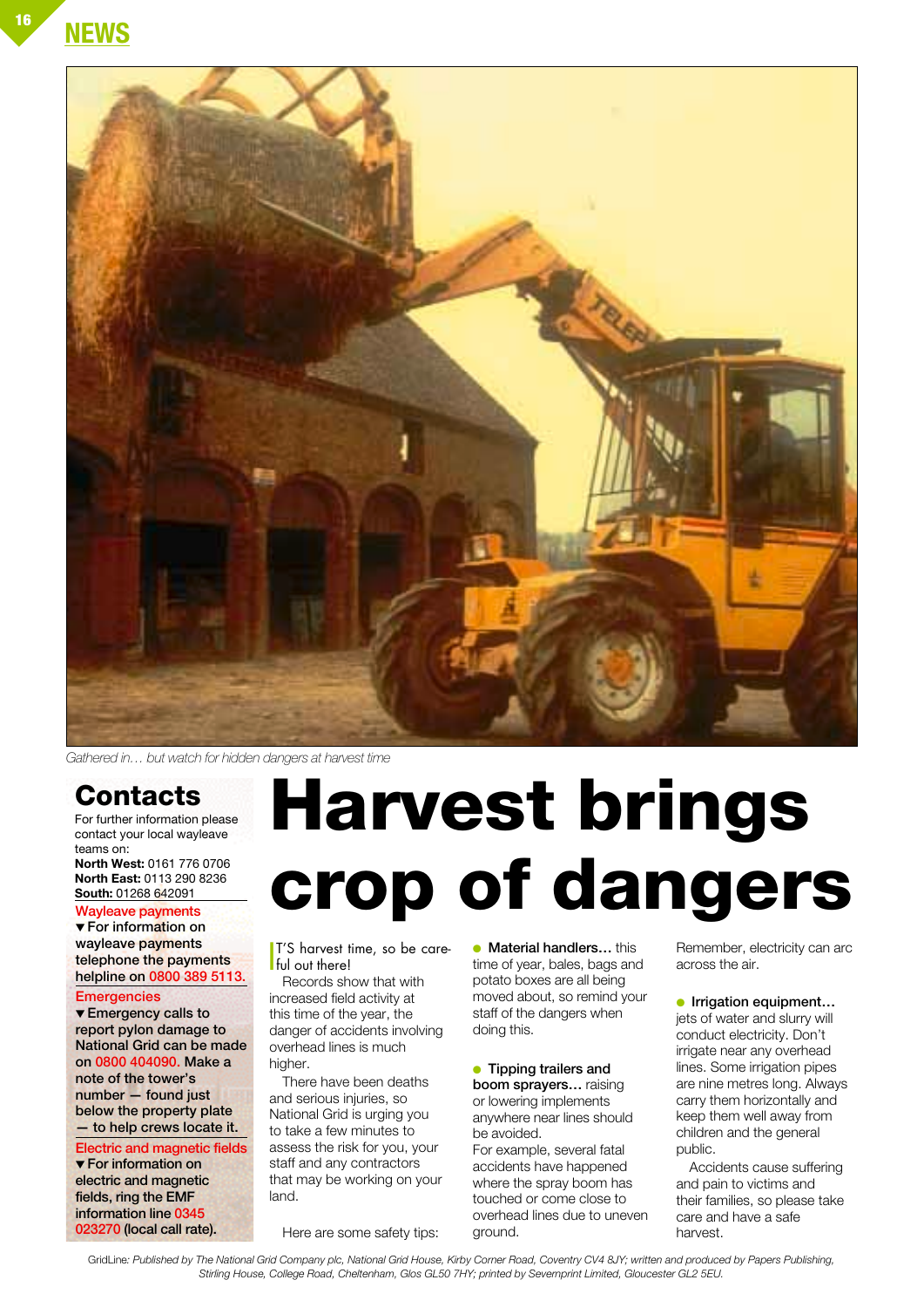#### **Newsletter for National Grid Company grantors <b>All Company Summer 2002**

Ń.

## **It's the final countdown!**

**THE countdown is on to the final of National Grid Grantors Club golf tournament at Henley Golf and Country Club, Henley-in-Arden, Warwickshire, in September. We have welcomed golfing grantors to five competitions around the country and on these pages introduce the 15 finalists who will enjoy our hospitality — dinner and hotel accommodation — at the national final at one of England's finest courses.**



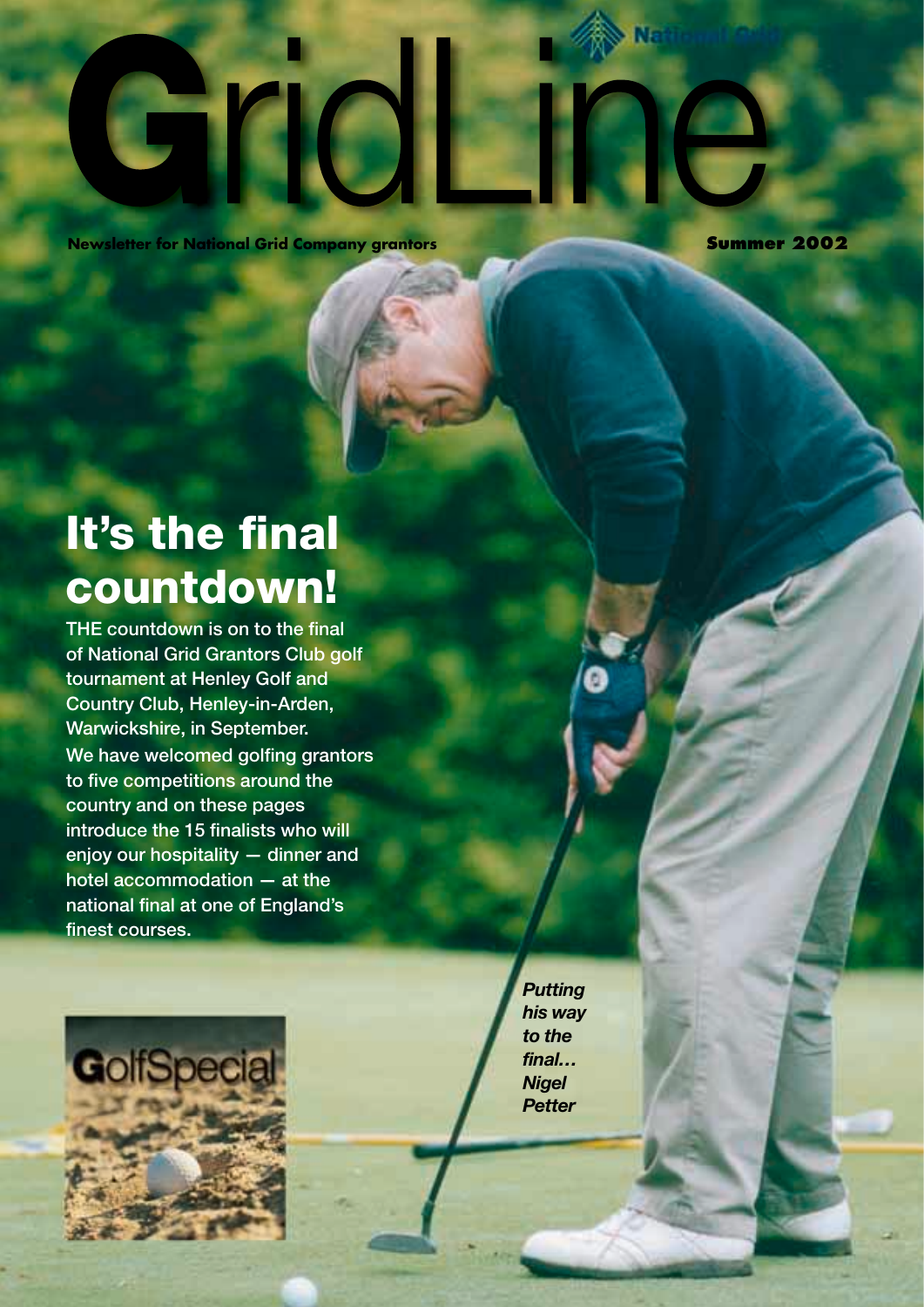**Brandon Waters**

*(Stableford score, 29)*

Brandon, from Monmouthshire, says he's a lucky man to reach the finals.

"A place in the finals actually went

to my neighbour Rosemary Anstey, from Rogiet, near Caldicot. But she make the match in Warwickshire in

realised she would not be able to







aren't I the lucky one?!" Brandon, 68, who has a dairy farm at Whitson, near Newport, has been playing golf for 25 years. He's a member of Raglan

Golf Club, and has a handicap of 16. "I thoroughly enjoyed playing in the tournament last year, although I didn't get through to the finals, so I am delighted to have the opportunity to compete this year."

# **the finalists of Club** • Haddon • Peterborough<br>
and the final state of Club • Haddon • Peterborough<br>
and the final state of Club • Haddon • Peterborough<br>
and the final state of Club • Haddon • Peterborough<br>
and the final

#### **Tony Burt**

*(Stableford score, 33)* Tony, a 62-year-old Norfolk arable farmer, finds golfing is the ideal way to relax.

"My wife Jill also plays, so one of our favourite holidays is to take a short golfing break," he said. Tony, who farms at St Germans, Kings Lynn, has been playing since 1990 and has a handicap of 13. He is a member of King's Lynn Golf Club.

"I enjoyed the match at Elton Furze immensely. We were made to feel very welcome," he said.



**Tim Ives** *(Stableford score, 31)*

Tim took up golf less than three years ago, but he has already got

his handicap down to 12.

Tim, 35, is an accounts clerk for the 8,000-acre arable and dairy farm estate owned by Lord Rayleigh and his family near Chelmsford, Essex. He played cricket for 20 years before swapping a bat for a golf club. A member of Benton Hall Golf Club at Witham, Tim enjoyed his National Grid golfing day. "A bit windy, a bit cold, but a good course," he said.

#### **Kay Hodge**

*(Stableford score, 29)*

a few years after taking up golf himself. It is managed by Scott **Cranfield** 

> Kay, 59, is the only woman to reach this year's finals and she follows in the footsteps of her husband Duncan, who in the past has also made it through to the finals.



Kay said: "I really enjoyed it — but I wish there had been a few more players. Then I might feel that I really deserved to go on to the match at Henley-in-Arden!" The couple have a mainly dairy farm at Mortimer, in Berkshire. Kay took up the game 15 years ago and plays at various clubs, but particularly Huntercombe near Nuffield in Oxfordshire, and her handicap is 27.

#### **Ashley Laking** *(Stableford score, 28)*

Ashley spends a great deal of time in the golfing world….so much so, that he doesn't actually have a chance to play very often! So he said it was "great" to join the National Grid tournament.

Ashley, 41, has a handicap of eight and has been playing since he was a teenager. He manages the golfing side of the Foxhills Club and Resort at Ottershaw, in Surrey, responsible for the courses, golf services, golf shop and corporate events.

#### **Nigel Petter**

*(Stableford score, 29)* Nigel, the resident land agent at Yattendon Estates, near Newbury, Berkshire, will be competing in the finals for the second year running. "Frankly, I was very surprised to have got through this year — I didn't play well at all," he said.

"Hopefully I'll put in a better performance at Henley-in-Arden!" Nigel, 57, was a "holiday golfer" for many years, but has taken a more serious interest in the past

five years. He is a member of Goring and Streatley Golf Club and the Bradfield College Club, and plays with a handicap of 17.

#### **Brendan Breen** *(Stableford score, 31)*

Golf is a business as well as a leisure activity for Brendan, of Whetstone, London. He owns a golf driving range in Walthamstow. Brendan, 56, opened the range in 1989, just

A member of South Herts Golf Club, Brendan has a handicap of 14.

### **St Mellons Golf Club • St Mellons • Cardiff**



#### **Rotherham Golf Club • Thrybergh • Rotherham**



**David Evans** *(Stableford score, 35)* David, 62, a retired farmer, is another longtime golfer — he first picked up his clubs in the late 1950s.

David has a farm at Llantilio Crossenny, near Abergavenny. Most of his land is now let out, but he has retained 30 acres because he still breeds racehorses — a business he has enjoyed for many years.

A past member of Monmouthshire Golf Club, he has a handicap of 24 and said it was good to see a few familiar faces at the St Mellons match, as well as a number of new ones.





#### **Quentin Elston** *(Stableford score, 32)*

This is the first time Quentin has had the opportunity to play in the finals of a golf tournament. "I am really looking forward to it!" he said. Quentin, 42, is clerk to the trustees of St John's Hospital almshouse at Chapel Court, Bath — a charity dating back to the 12th century. A keen sports enthusiast and former amateur footballer, Quentin took up golf 3<sup>1/2</sup> years ago. After nursing numerous sporting injuries, he felt the time had come to try something a little less physically demanding. He is now a keen member of Henbury Golf Club, in Bristol, and has a handicap of 27.

#### **Silvermere Golf and Leisure Ltd • Cobham • Surrey**

#### **Phillip Crossley Lowes** *(Stableford score, 35)*

Phillip, a Sunderland-based insurance broker, started playing golf at a young age.

However, rugby took over and he

took to the fairway only on an irregular basis.

Now 47, he began playing seriously about five years ago and hasn't looked back! Phillip, who lives at Tudhoe, in County Durham, has a handicap of 16.

### **Malcolm Metcalfe**

*(Stableford score, 37)* Malcolm retired last year after 40 years in accountancy and says that with more time to spare, he wants to reduce his handicap of 24.

He has played for many years and is a member of Carlisle Golf Club.

Malcolm, 61, bought his mainly arable farm at Brunstock, Carlisle, about 15 years ago and today his main crop is Christmas trees — "rather different from accountancy," he said.

#### **Charles Dickinson**

*(Stableford score, 37)* Charles, 50, a Nottinghamshire arable farmer, described the area tournament as "first class". "I went along in extreme trepidation — not knowing anyone or the course," he said. "But I was made to feel very welcome and thoroughly enjoyed the whole day. It was great." Charles, who farms at Bingham, has played golf for about 10 years and is a member of Cotgrave Place Golf Club. He has a handicap of 13.